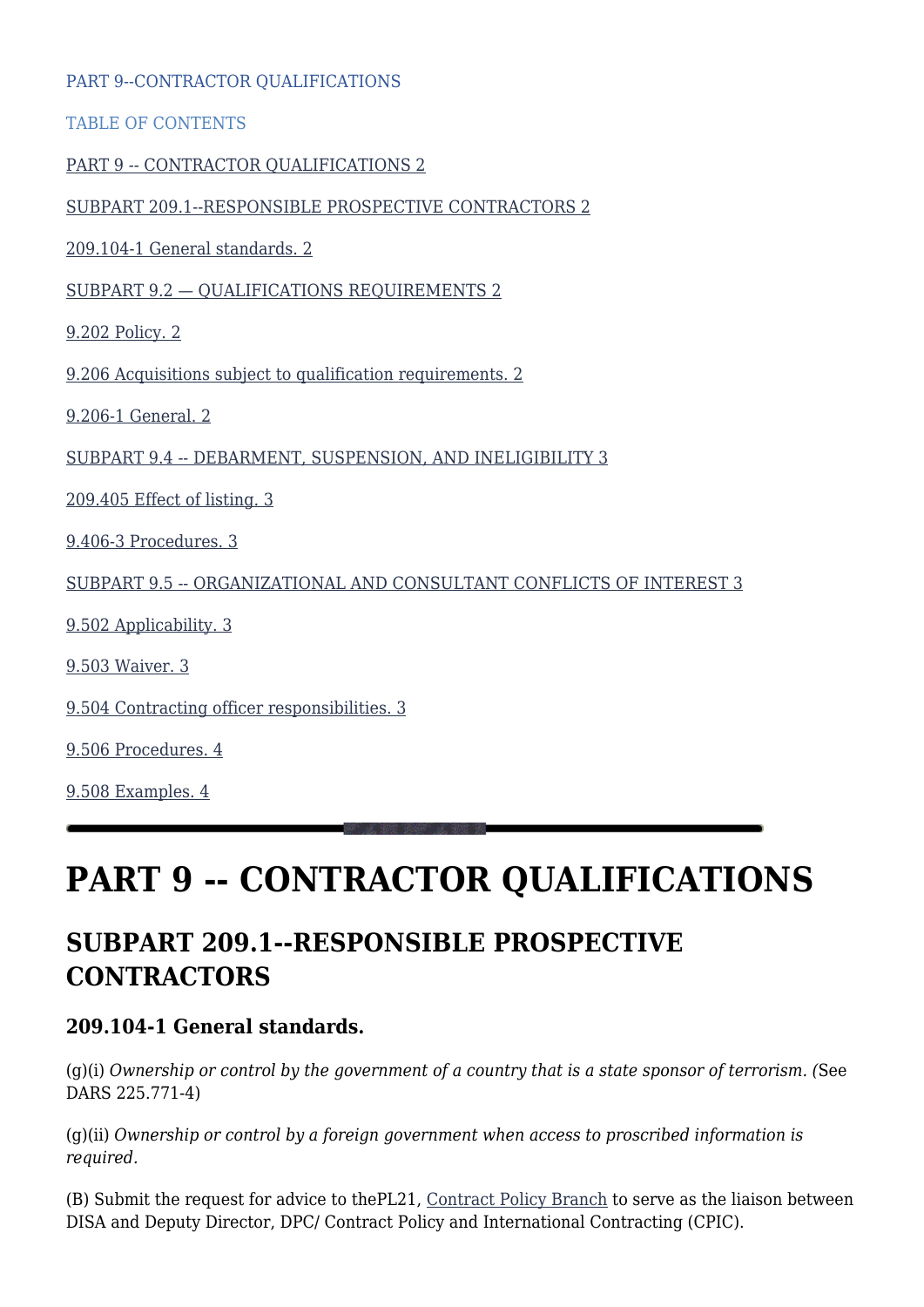(C) Submit waiver request to the PL21, [Contract Policy Branch](mailto:disa.meade.PLD.mbx.pl21-policy-branch@mail.mil) to serve as the liaison between DISA and DPC.

# **SUBPART 9.2 — QUALIFICATIONS REQUIREMENTS**

#### **9.202 Policy.**

(a)(1) The HCA is the designee.

(e) The HCA is the designee.

#### **9.206 Acquisitions subject to qualification requirements.**

#### **9.206-1 General.**

(b) The HCA is the designee.

(e)(3) Request a written decision from the Mission Partner that established the requirement not to enforce a qualification requirement. The determination shall be placed in the official contract file.

# **SUBPART 9.4 -- DEBARMENT, SUSPENSION, AND INELIGIBILITY**

#### **209.405 Effect of listing.**

(a) The contracting officer, CoCO, HCO, and [PL21](mailto:disa.meade.PLD.mbx.pl21-policy-branch@mail.mil) Contrac[t Policy Branch](mailto:disa.meade.PLD.mbx.pl21-policy-branch@mail.mil) shall work collaboratively with the DISA General Counsel Acquisition attorney-advisors to develop a written determination explaining the compelling reasons to continue to do business with a suspended or debarred contractor The HCA, after concurrence, will recommend review and approval to the DISA General Counsel. If approved, the GC will notify the GSA Suspension and Debarment Official, Office of Acquisition before submission to the GSA Office of Acquisition Policy.

(b)(ii) The contracting officer shall provide a written determination for a Code "H" exemption to the [PL21, Contract Policy Branch](mailto:disa.meade.PLD.mbx.pl21-policy-branch@mail.mil) for review and approval by the HCA, and notification to the Environmental Protection Agency.

#### **9.406-3 Procedures.**

(a) *Investigation and referral.* Refer any matter that may be a cause for debarment to the HCA and the GC IAW DFARS PGI 209.406-3.

# **SUBPART 9.5 -- ORGANIZATIONAL AND CONSULTANT CONFLICTS OF INTEREST**

#### **9.502 Applicability.**

(a) This subpart applies to all DISA's contracting organizations, prime contractors, and subcontractors.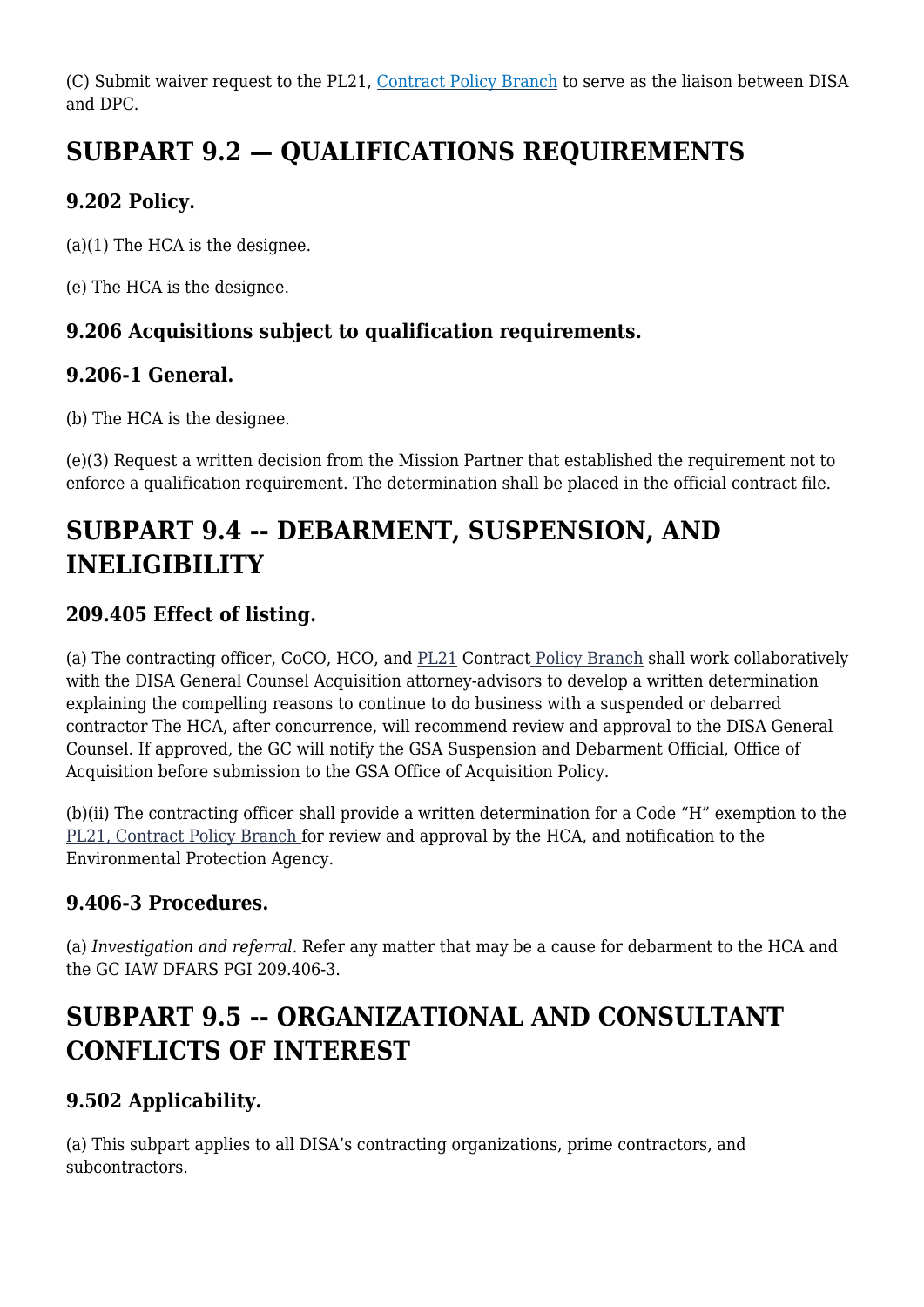#### **9.503 Waiver.**

The HCA is the designee. The DISA/PSD Procurement Integrity (PI) Ombudsman shall review prior to HCA approval. The Designation and Delegation of Authority for the PI Ombudsman is available at [https://www.ditco.disa.mil/hq/delegation\\_memos.asp.](https://www.ditco.disa.mil/hq/delegation_memos.asp)

#### **9.504 Contracting officer responsibilities.**

(b) Review the contractor's Organizational and Consultant Conflicts of Interest Plan (OCCIP) to determine if a potential or actual conflict exists.

(d) IAW Special Contract Requirement H1 OCCI (See DARS PGI 52), if a prime or subcontractor breaches any of the OCCI restrictions, does not disclose, and/or misrepresents any relevant facts required to be disclosed concerning the contract, the contracting officer may terminate the contract, disqualify the contractor from subsequent related contractual efforts, and pursue any remedies as may be permitted by the contract or law.

#### **9.506 Procedures.**

(b)(1) A sample OCCI Memorandum for Record template is located at [DARS PGI](https://disa.deps.mil/org/PL2/Pages/DITCORefs.aspx) 9.506(b)(1)

#### **9.508 Examples.**

(S-90) Contractor participation in more than one of the following areas may give rise to an unfair competitive advantage resulting from access to advance acquisition planning, source selection sensitive or proprietary information. Furthermore, contractor participation in more than one area may give rise to a real or apparent loss of contractor impartiality and objectivity where its advisory or planning assistance in one area potentially affects its present or future participation in another area. The following is not an inclusive list, but represents some potential circumstances where OCCIs may occur:

*Providing systems engineering, technical direction, or product support*. Services or end items required to meet the mission requirements of DISA's activities and programs. This includes, for example: concept exploration and development; system design/engineering; system development and integration; COTS procurement and integration; internal development testing; deployment; installation; operations; and maintenance. When a contractor provides such services but does not have contractual responsibility for related development, integration, assembly or production for that system, that contractor is prohibited from competing either as a prime or subcontractor for a contract to supply that system.

- 1. *Preparing specifications and work statements*. With certain exceptions, a contractor who assists with, prepares, and/or furnishes contract specifications for a government requirement may not compete for the subsequent award because this may give that contractor an unfair competitive advantage. This includes, for example: requirements analysis, acquisition support, budget planning and management, business process reengineering, program planning and execution support, and independent technical management support.
- 2. *Providing evaluation services*. Contractors cannot evaluate their own proposals, products and services, or those of their market competitors whose development or marketing contractor is or has been substantially involved because the contractor is placed in a position whereby their judgment may be biased. For example, it would be inappropriate for a contractor to assist in the evaluation of proposals if it will financially benefit from the selection of one company over another. Further, increased attention should be given to situations where a contractor is in a